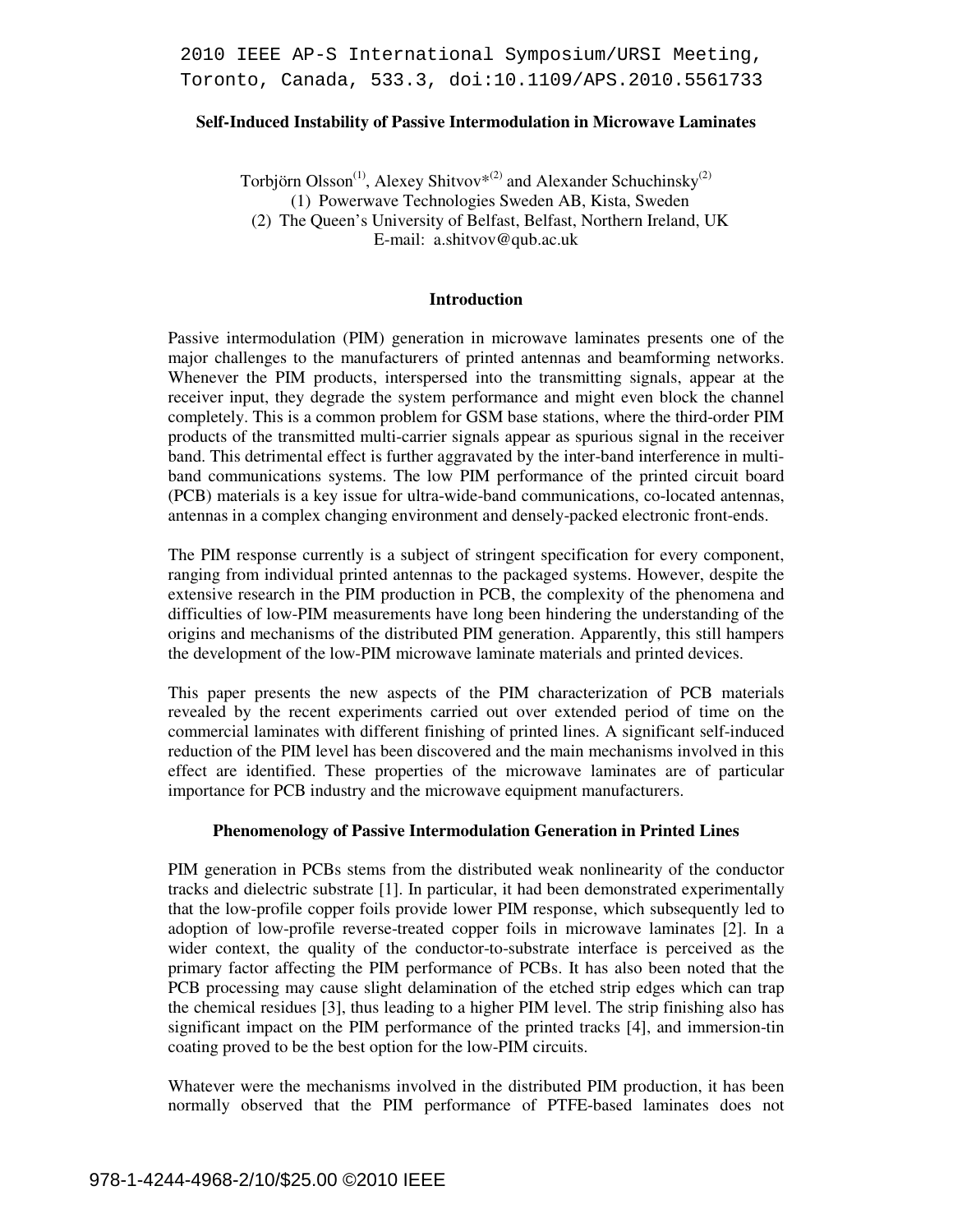significantly degrade with time. In the meantime, experimental data indicate that the water absorption, formation of intermetallic composites between the copper cladding and finishing, chemical residues trapped at the delaminated strip edges and environmental oxidation of the bare copper strips might cause detectable variations of the PIM response. The dependence of the measured PIM on the duration of the power exposure due to heating or 'burn-in' effects [5] has also been of concern. Next section presents new experimental observation of PIM instability in PCBs and its physical interpretation.

## **Stability of Passive Intermodulation Performance of Printed Lines**

To investigate the stability of the PIM performance, a series of experiments with commercial laminates has been conducted using the test setup with the contactless broadside strip launchers (CSL) [6]. The forward third-order PIM (PIM3) level has been monitored on the microstrip lines with different finishing. The microstrip layout was comprised of 1234-mm-long uniform strip section terminated into two end couplers. Four replicas of the layout were fabricated in the same batch for several types of the finishing on the commercial Taconic RF-30-0300-CL1/CL1 laminate. The reference samples had bare copper tracks, while the conventional coatings of 1 µm immersion tin or solder mask over bare copper ("green-mask") were applied to the other samples. The forward PIM3 measurements were performed at the single intermodulation frequency of 915 MHz (corresponding carriers 930 and 945 MHz) at 2×43 dBm carrier power. The specimens were tested several times during the 297-day period starting from the shipping date. Between the test sessions, the panels were stored on a flat surface in office environment.

The measurement results in Fig. 1 demonstrate a considerable improvement of the PIM3 performance of the bare-copper and green-masked boards over the test period. Notably, the bare copper tracks initially produced significantly higher PIM3 level, which faster decreased with time as compared with the coated boards. On the contrary, the tin-plated boards have exhibited much less variations of the PIM3 level. Remarkably, in the first two rounds of the measurements, slight bow of the green-masked boards was observed and attributed to the contraction of the coating film. In the third round of the measurements on the  $7<sup>th</sup>$  day after shipping the panels were bent over a cylindrical post in order to straighten them. This resulted in significant increase of the PIM level measured on the two of the four boards, see Fig. 1a.

The observed reduction of the PIM level could be attributed to the stress relaxation in the commercial woven glass/ PTFE composite substrates. The CSL test fixture employed in the testing required the copper cladding to be completely removed from the bottom (ground) side of the panel and most cladding was also etched out from the top side to form the signal tracks. Indeed, so extensive exposure of the laminate surface inevitably causes dimensional instability of the substrate due to relaxation of the stress imposed during the glass fabric coating and panel lamination [7]-[8]. In particular, the manufacturer specification of the RF-30 laminate [9] gives 200-400 ppm lengthwise (machine direction) expansion and up to 1000 ppm crosswise (cross direction) shrinkage as the typical estimates for the processed laminates. Similarly, the forced board bending is thought to have caused a considerable elastic stretching strain and its subsequent relaxation after the stress release. The dimensional changes due to the viscous response of the amorphous phase of semi-crystalline PTFE can take days in ambient conditions, which is consistent with the timescale of the variations observed in Fig. 1.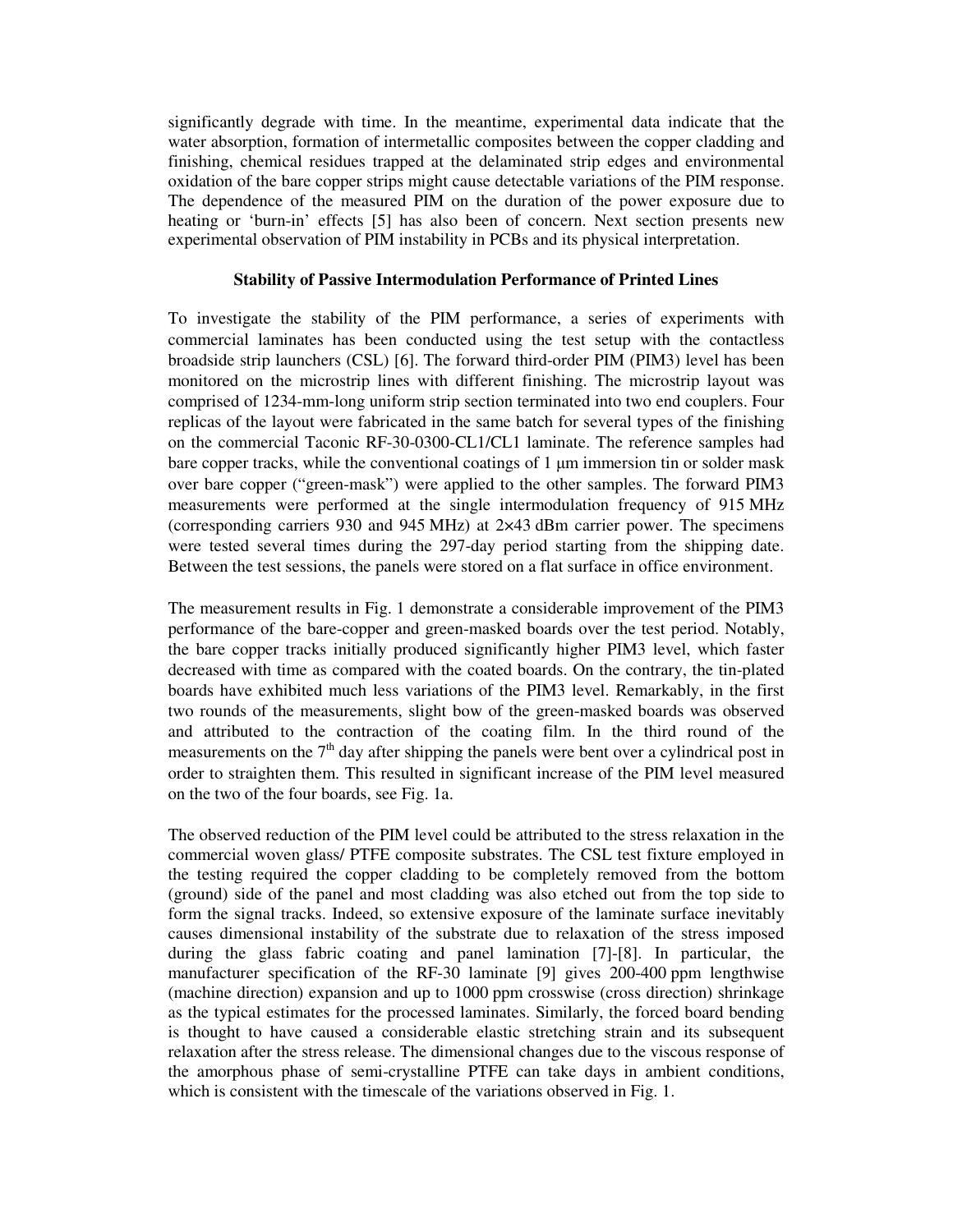

Fig. 1 Variations of the PIM3 response measured on the processed printed lines with different strip finishing: a) short-term observations; b) extended observation period.

It is noteworthy that the stress relaxation can be facilitated by elevated temperatures. This phenomenon has apparently entailed the weaker PIM3 response of the green-masked and tin-plated boards, because deposition of these coatings involves high-temperature processes. Furthermore, the strain variations of the green-mask coating could also cause additional dimensional instability of the finished boards. This property is indicated by the larger spread of the PIM3 responses of the green-masked boards in Fig. 1.

To further corroborate the former conjecture a series of the tests has been carried out with a heat-treatment of the printed boards involved. The tests were performed on the printed boards fabricated on the same commercial laminate in three different production batches. In each batch, six replicas of the printed lines in two sets of different finish coating, viz. bare copper and 'green mask', were fabricated. The objective of this experiment was to assess the effect of heat treatment in course of fabrication on the PIM generation.

In the first round of measurements, the forward PIM3 level was recorded for all boards shortly after arrival. The carrier power level and frequencies, and the test setup were the same as in the previous experiment. After that, three lines from each set of the barecopper boards were subjected to heating at 125°C for 80 min. Three other lines from each set were held at room temperature. The green-masked lines were not heated either, because application of the green-mask coating during the fabrication had already involved the heat treatment. These boards have been used as the reference samples.

The second round of measurements was performed in four days after the first. Fig. 2 displays the changes of the forward PIM3 level of the heat-treated bare copper boards against the reference bare copper boards and green-masked boards. The green-masked boards show a minor increase of the PIM level which is within the measurement uncertainty. The most important result in Fig. 2 is that the heat-treated bare-copper boards demonstrate considerably greater PIM decrease over the test period as compared to the reference bare-copper and green-masked boards. Moreover, the final PIM level of the heat-treated boards approaches the initial PIM level of the green-masked boards, which corroborate the conjecture of the heat-treatment effect on the PIM generation.

It is noteworthy that the presented measurement results bear no clear indication of the actual physical phenomena underlying the effect of elastic stress relaxation in the processed PTFE-based substrates on PIM performance of the printed lines. This issue still requires further investigation.